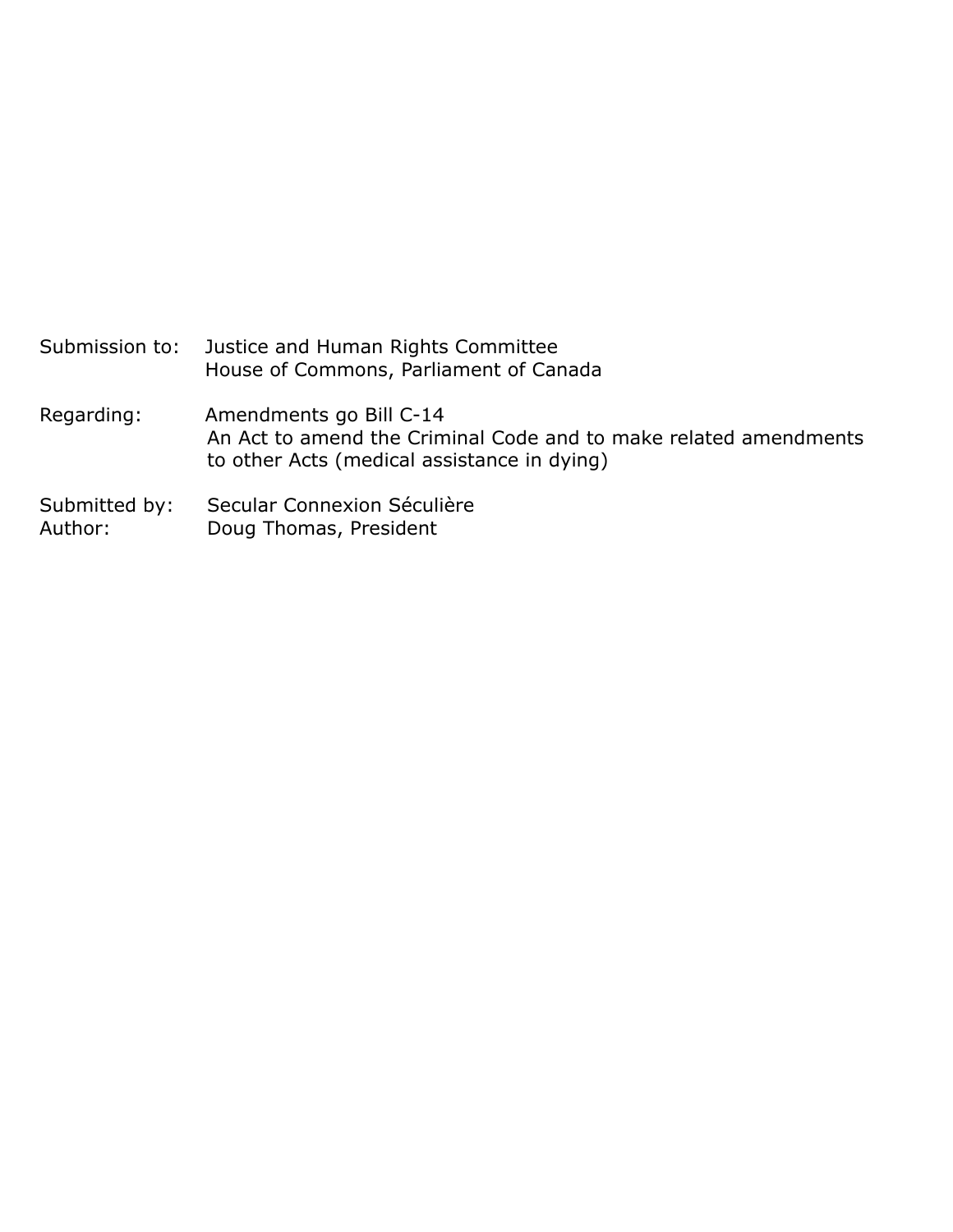Premise:

As a body representing and supporting secular humanist values and rights, we feel that the right to choose the way one completes one's life dignity is a fundamental right, and is of particular significance for those whose medical conditions cause irremediable suffering.

Bill C-14, as it is now proposed, prevents the full exercise of that right, particularly in the sections and phrases cited below. This being the case, Secular Connexion Séculière (SCS) strongly urges that the phrases cited here be removed as appropriate to remedy the problems.

In particular:

## Section 241.2 (2) (d)

"natural death has become reasonably foreseeable, taking into account all of their medical circumstances, without a prognosis necessarily having been made as to the specific length of time that they have remaining."

should be removed since it provides no additional protection against exploitation, but will cause unnecessary suffering for those individuals who have medical conditions that cause irremediable suffering, but do not create a prognosis that includes death in the foreseeable future.

In our opinion, the Supreme Court of Canada's decision in Carter v. Canada did not require that the medical condition suffered be terminal or have a natural death that is reasonably foreseeable.

Section 241.2 (3) (g)

"ensure that there are at least 15 clear days between the day on which the request was signed by the person and the day on which the medical assistance in dying is provided."

should removed because:

- 1. The process of requiring two independent doctors to review each request will already take some time after the initial request is made. This time itself will prolong the suffering of the individual who has already made the difficult decision to request medically assisted,
- 2. The 15 clear days will not provide any additional protection against exploitation of individuals who request medically assisted death to that provided in other clauses in 241.2 (3) or in 241.2 (4) and (5)

Since this clause will cause unnecessary prolonged suffering in addition to the normal delays caused by other requirements, it is an unacceptable interference in one's right to complete one's life with dignity.

Please preserve individual rights by removing 241.2 (2) (d) and 241.2 (3) (g) from Bill C-41.